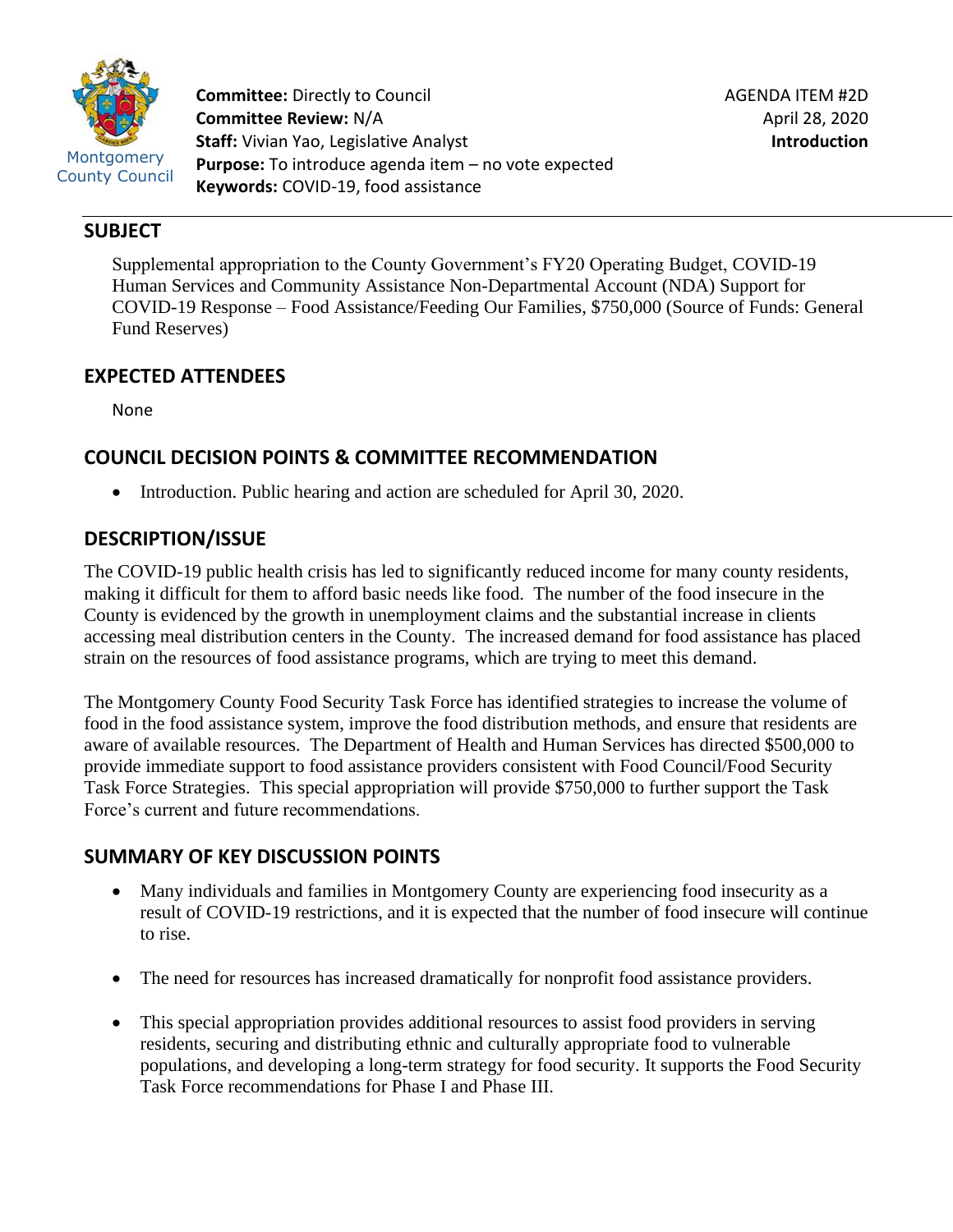Proposed Resolution **C** 1-3

**Alternative format requests for people with disabilities.** If you need assistance accessing this report you may [submit alternative format requests](https://gcc01.safelinks.protection.outlook.com/?url=http%3A%2F%2Fwww2.montgomerycountymd.gov%2Fmcgportalapps%2FAccessibilityForm.aspx&data=02%7C01%7Csandra.marin%40montgomerycountymd.gov%7C79d44e803a8846df027008d6ad4e4d1b%7C6e01b1f9b1e54073ac97778069a0ad64%7C0%7C0%7C636886950086244453&sdata=AT2lwLz22SWBJ8c92gXfspY8lQVeGCrUbqSPzpYheB0%3D&reserved=0) to the ADA Compliance Manager. The ADA Compliance Manager can also be reached at 240-777-6197 (TTY 240-777-6196) or at [adacompliance@montgomerycountymd.gov](mailto:adacompliance@montgomerycountymd.gov)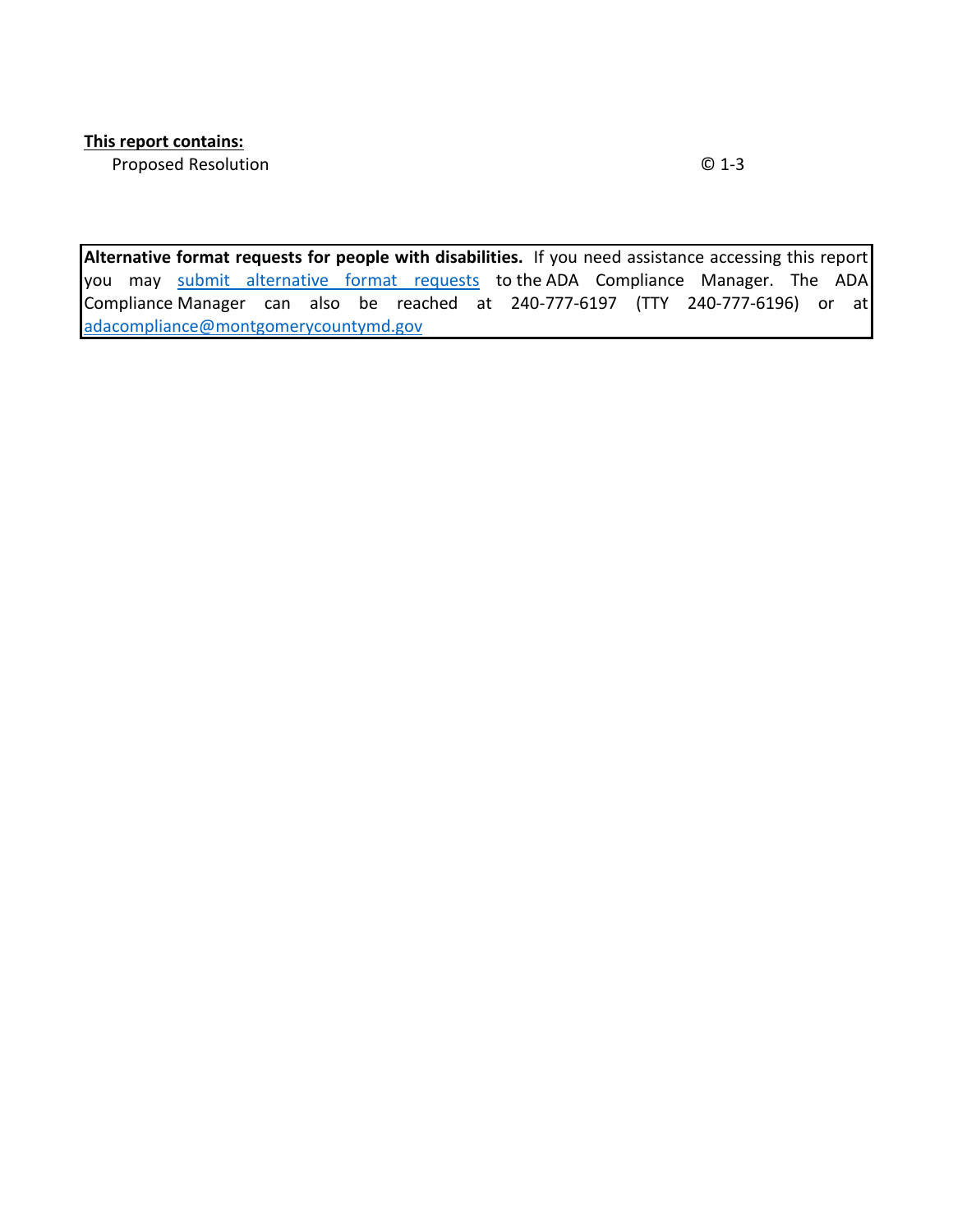Resolution No.: Introduced: Adopted:

#### **COUNTY COUNCIL FOR MONTGOMERY COUNTY, MARYLAND**

Lead Sponsors: County Council

**SUBJECT:** Special Appropriation to the Fiscal Year 2020 Operating Budget Montgomery County Government COVID-19 Human Services and Community Assistance Non-Departmental Account (NDA) Support for COVID-19 Response – Food Assistance/Feeding Our Families \$750,000 (Source of Funds: General Fund Reserves)

#### **Background**

- 1. Section 308 of the County Charter provides that a special appropriation is an appropriation which states that it is necessary to meet an unforeseen disaster or other emergency, or to act without delay in the public interest. Each special appropriation shall be approved by not less than six Councilmembers. The Council may approve a special appropriation at any time after public notice by news release. Each special appropriation shall specify the source of funds to finance it.
- 2. On March 11, 2020 the World Health Organization declared coronavirus COVID-19 a pandemic, and it has spread rapidly throughout the world. As of April 26, 2020, there were 3,645 confirmed cases in Montgomery County. There were 160 confirmed deaths and 20 probable deaths in Montgomery County. To slow the spread of the disease, Maryland Governor Hogan declared a State of Emergency. Executive Orders have closed schools until May 15, closed non-essential business, and issued a stay-at-home order for Maryland residents.
- 3. The efforts to contain the spread of the disease and the disease itself have threatened food security for an increased number of vulnerable residents in Montgomery County. The need has already increased as residents experience income loss from the resulting economic disaster. March unemployment claims for Montgomery County totaled 13,776. The first two weeks of April alone saw 25,299 claims. Once the Maryland Department of Labor system can accept unemployment claims from independent contractors and gig workers per the expanded benefit under the Pandemic Unemployment Compensation Program, another jump in unemployment claims is anticipated.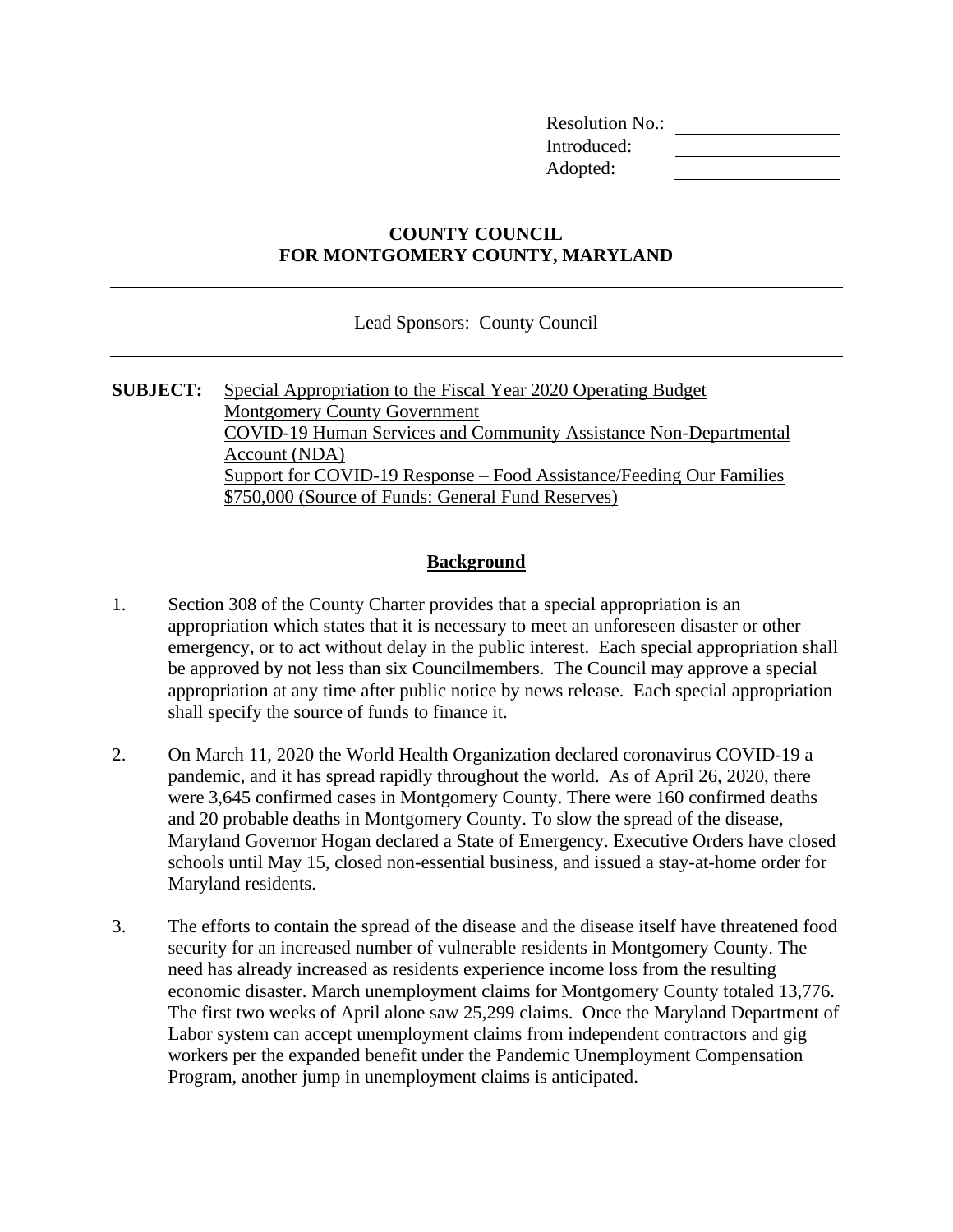- 4. The loss of income for residents has resulted in a substantial increase in clients accessing meal distribution centers in the county. As of April 20, Montgomery County Public Schools had served almost 950,000 grab and go meals to students at 50 distribution sites. Community and faith-based organizations are reporting more demand. Nonprofit organizations that have not typically provided food assistance have started distributing food to hundreds of families, and food pantries have seen demand triple in just two weeks. In addition, the County is experiencing a decline in food supply due to COVID-19's fiscal impact.
- 5. The Montgomery County Food Council, in partnership with numerous food providers, continues to facilitate a collaborative approach to address food insecurity in Montgomery County and produces the Food Assistance Resource Directory. In response to the current COVID-19 public health crisis, the County has also established the Montgomery County Food Security Task Force, adapting an incident command system framework. The Task Force has identified strategies to increase the volume of food in the food assistance system; improve the food delivery system through home delivery and community pick-up sites; and communicate to and connect residents with resources.
- 6. The Department of Health and Human Services has directed \$500,000 to begin to address the Food Council /Food Security Task Force strategies. This special appropriation provides additional resources for food providers that serve County residents and to further support Phase One and Phase Three of the Food Security Task Force Recommendations through (1) \$400,000 to assist the countywide network of food providers providing direct assistance to residents; (2) \$300,000 to secure ethnic and culturally appropriate food items from ethnic grocery stores to be distributed in key geographic and accessible areas of the County with a high concentration of vulnerable populations in partnership with members of the Food Security Task Force, such as Manna Food Center, providing all logistical support and coordination of effort; and (3) an additional \$50,000 to design a long-term strategy that challenges and taps local food producers.
- 7. Notice of public hearing was given and a public hearing was held.

#### **Action**

The County Council for Montgomery County, Maryland approves the following resolution:

A special appropriation to the FY20 Operating Budget of the Montgomery County Government, COVID-19 Human Services and Community Assistance NDA in the amount of \$750,000 is approved as follows:

|                                       | Personnel | Operating |              |
|---------------------------------------|-----------|-----------|--------------|
|                                       | Expense   | Expense   | <b>TOTAL</b> |
| COVID-19 Human Services and Community | \$0       | \$750,000 | \$750,000    |
| <b>Assistance NDA</b>                 |           |           |              |